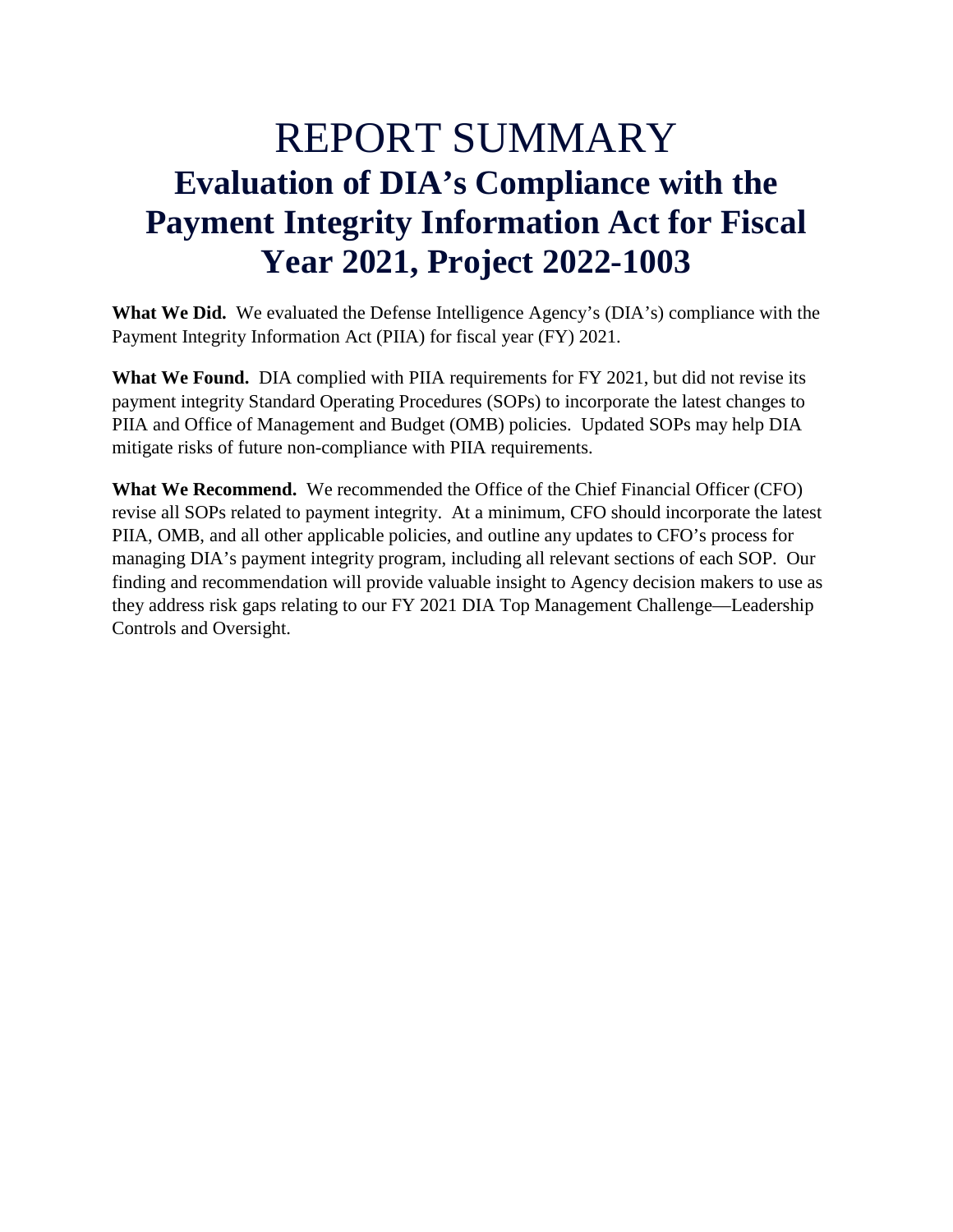

# **OFFICE OF THE INSPECTOR GENERAL DEFENSE INTELLIGENCE AGENCY**

# Evaluation Report 2022-1003 **Evaluation of DIA's Compliance with the Payment Integrity Information Act for Fiscal Year 2021**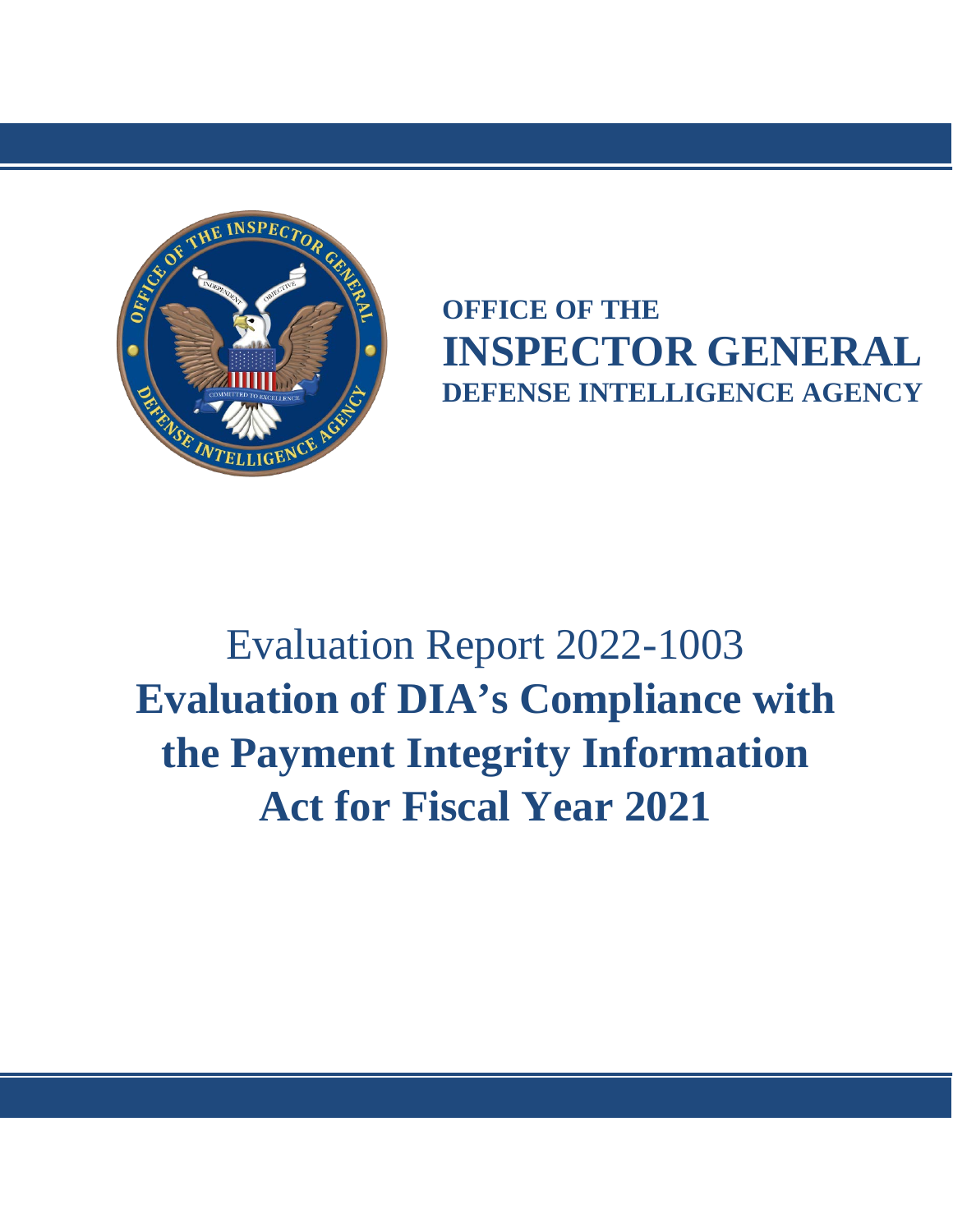**Defense Intelligence Agency Office of the Inspector General** Final Evaluation Report: 2022-1003 Evaluation of DIA's Compliance with the Payment Integrity Information Act for Fiscal Year 2021 April 21, 2022

#### **Additional Information and Copies**

To request additional copies of this report, contact the DIA Office of the Inspector General,  $(202)$  231-1010.

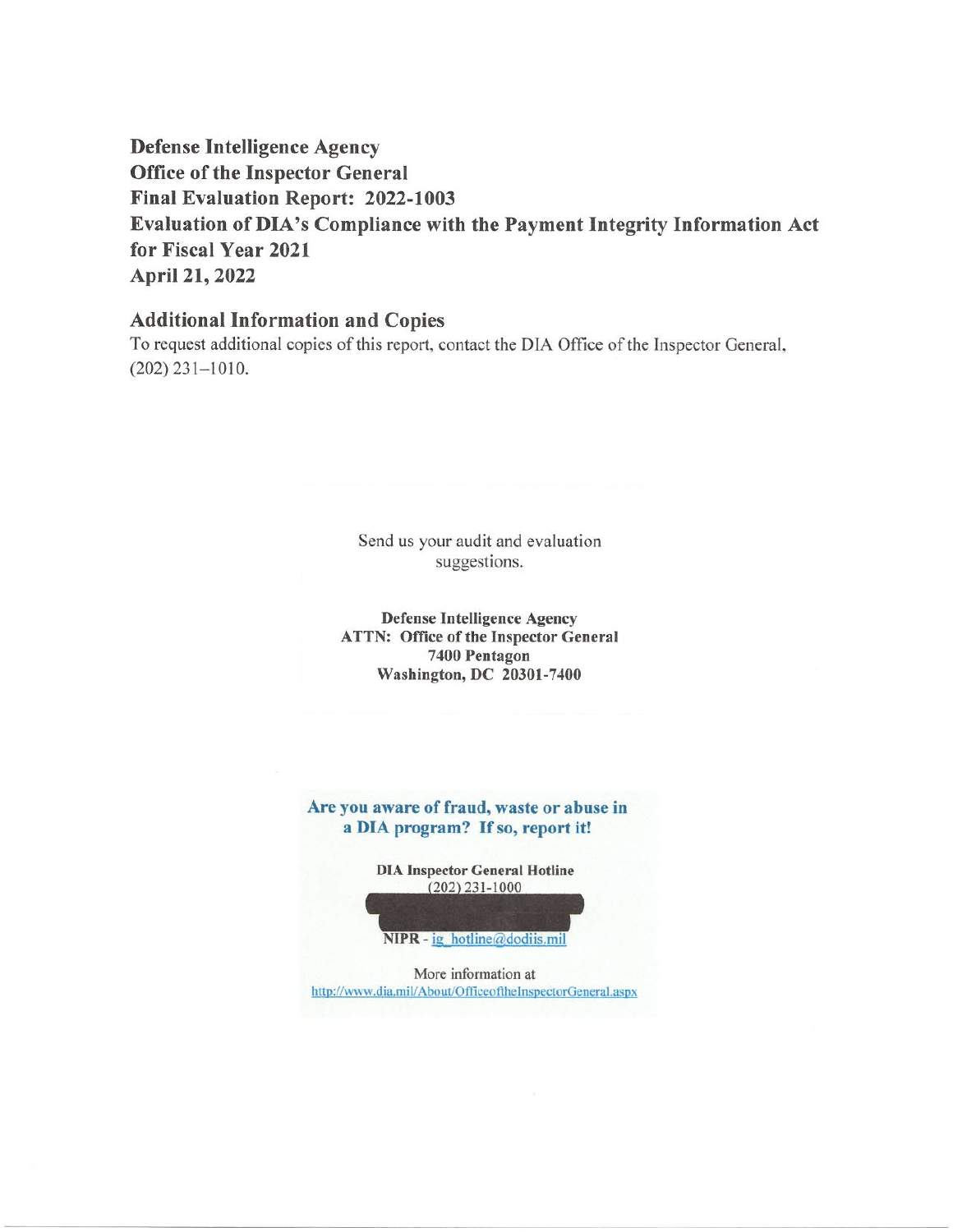

U-22-2005/OIG

**DATE:** April 21, 2022

TO: Office of the Chief Financial Officer (Mr. Rush)

**FROM:** Office of the Inspector General

- **SUBJECT:** Evaluation of DIA's Compliance with the Payment Integrity Information Act for Fiscal Year 2021, Project No. 2022-1003
- REF: a. DIA Directive 5100.200, "Inspector General of the Defense Intelligence Agency," January 7, 2014.

1. This final report provides the results of our Evaluation of DIA's Compliance with the Payment Integrity Information Act for Fiscal Year 2021. We discussed the evaluation results with you at the exit conference on March 14, 2022.

2. We will post this report on our JWICS and NIPRnet websites, and following DIA prepublication approval, we intend to publish the report to the public-facing DIA OIG website and the consolidated reporting website for Federal Inspectors General, Oversight.gov. We will also share a copy with the applicable Congressional Committees.

3. We will follow-up with action offices as appropriate to ensure the planned corrective action is taken and it meets the intent of the recommendation.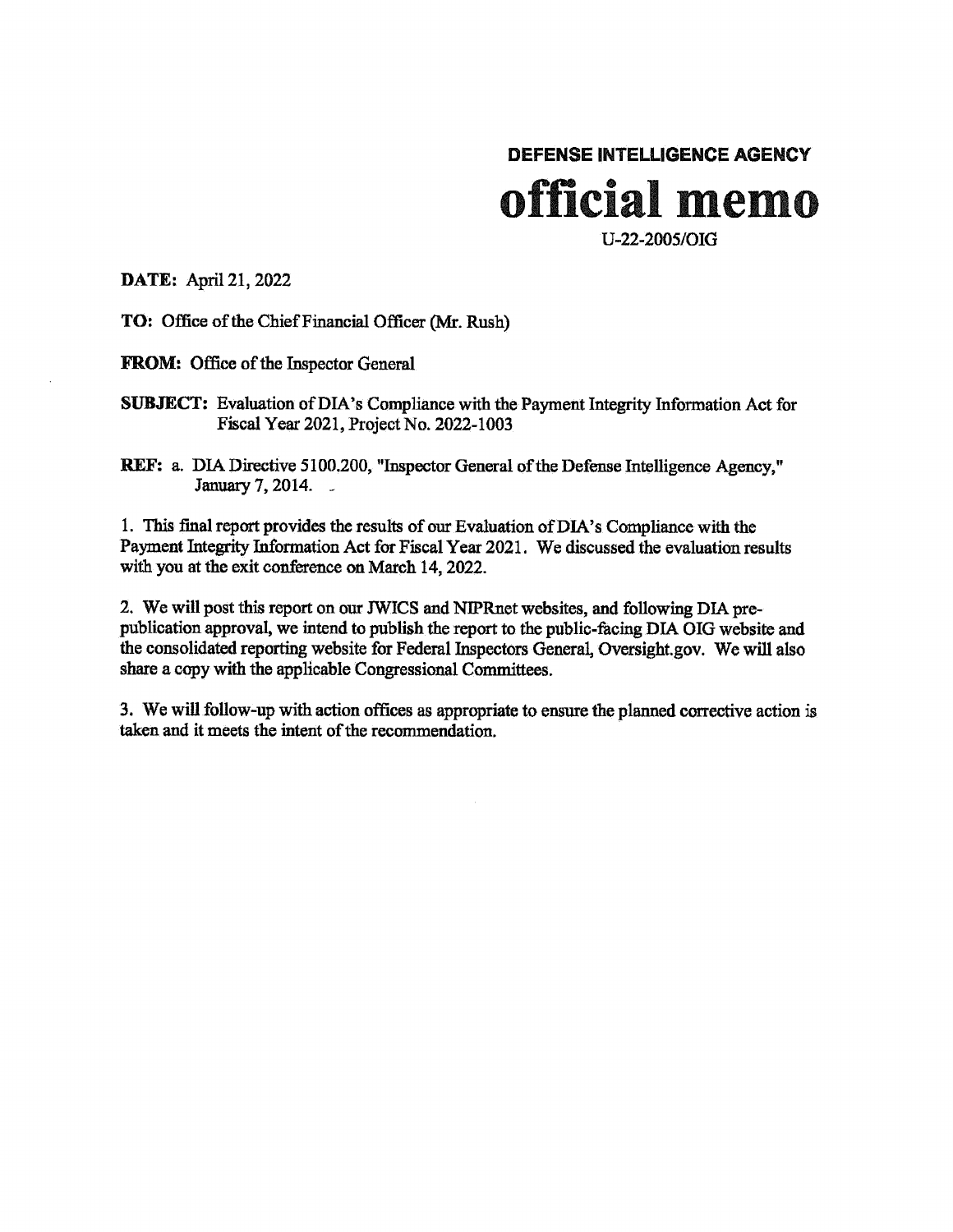Reich: le Cosdull

Kristi M. Waschull **Inspector General** 

Enclosure: a/s



**FINAL REPORT**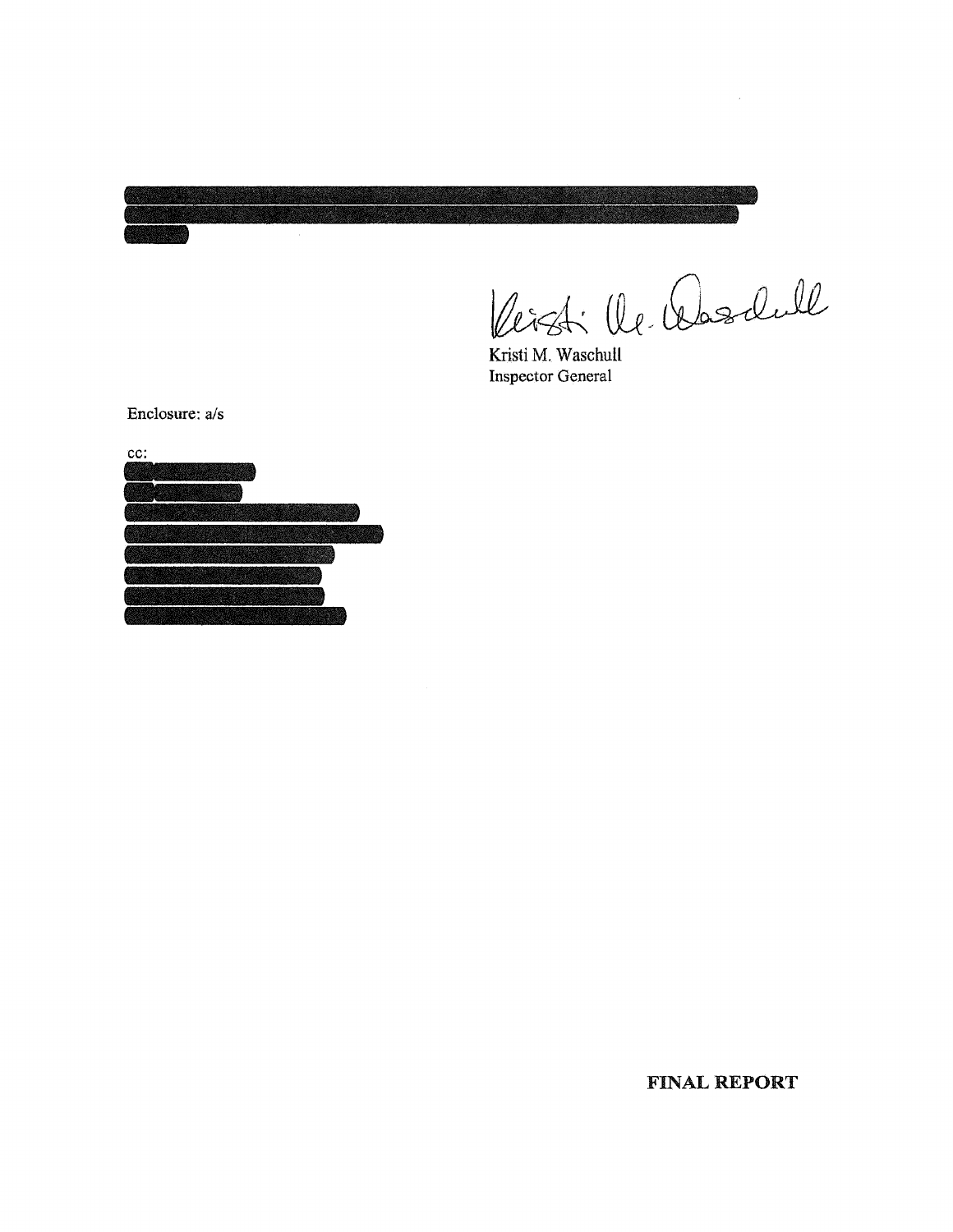

**Evaluation of DIA's Compliance with the Payment Integrity Information Act for Fiscal Year 2021 (Project 2022-1003)**

#### **What We Did**

We evaluated DIA's program to mitigate improper payments. Our evaluation determined whether, for fiscal year (FY) 2021, DIA complied with the Office of Management and Budget (OMB) Memorandum M-21-19, Appendix C to OMB Circular No. A-123, "Requirements for Payment Integrity Improvement Act," March 5, 2021.

#### **What We Found**

We determined DIA complied with the Payment Integrity Information Act (PIIA) requirements for FY 2021, but did not update its standard operating procedures (SOPs) to address changes to PIIA and associated OMB policies.

Additionally, we found that DIA made efforts to prevent and reduce improper and unknown payments. For instance, the Office of the Chief Financial Officer (CFO) has Process Cycle Memoranda (PCM) which outline the disbursement and reconciliation processes, and internal controls, to identify and reasonably prevent improper payments. As part of the Managers' Internal Control Program (MICP), DIA also regularly assessed its payment programs and conducted annual control testing.

Even though DIA complied with PIIA for FY 2021, CFO did not update payment integrity SOPs to incorporate the latest PIIA and OMB policies. Updated SOPs may help DIA mitigate risks of future non-compliance with PIIA requirements.

#### **What We Recommend**

We recommend CFO revise all SOPs related to payment integrity. At a minimum, CFO should incorporate the latest PIIA, OMB, and all other applicable policies, and outline any updates to CFO's process for managing DIA's payment integrity program, including all relevant sections of each SOP.

#### **Management Comments**

Management concurred with our recommendation and provided a responsive plan of action that will finish in May 2022. We summarized and responded to management's comment in the report (Management's comments are in Appendix B). We will coordinate with action officers on the corrective action. See Appendix C for more guidance on our recommendation follow-up process.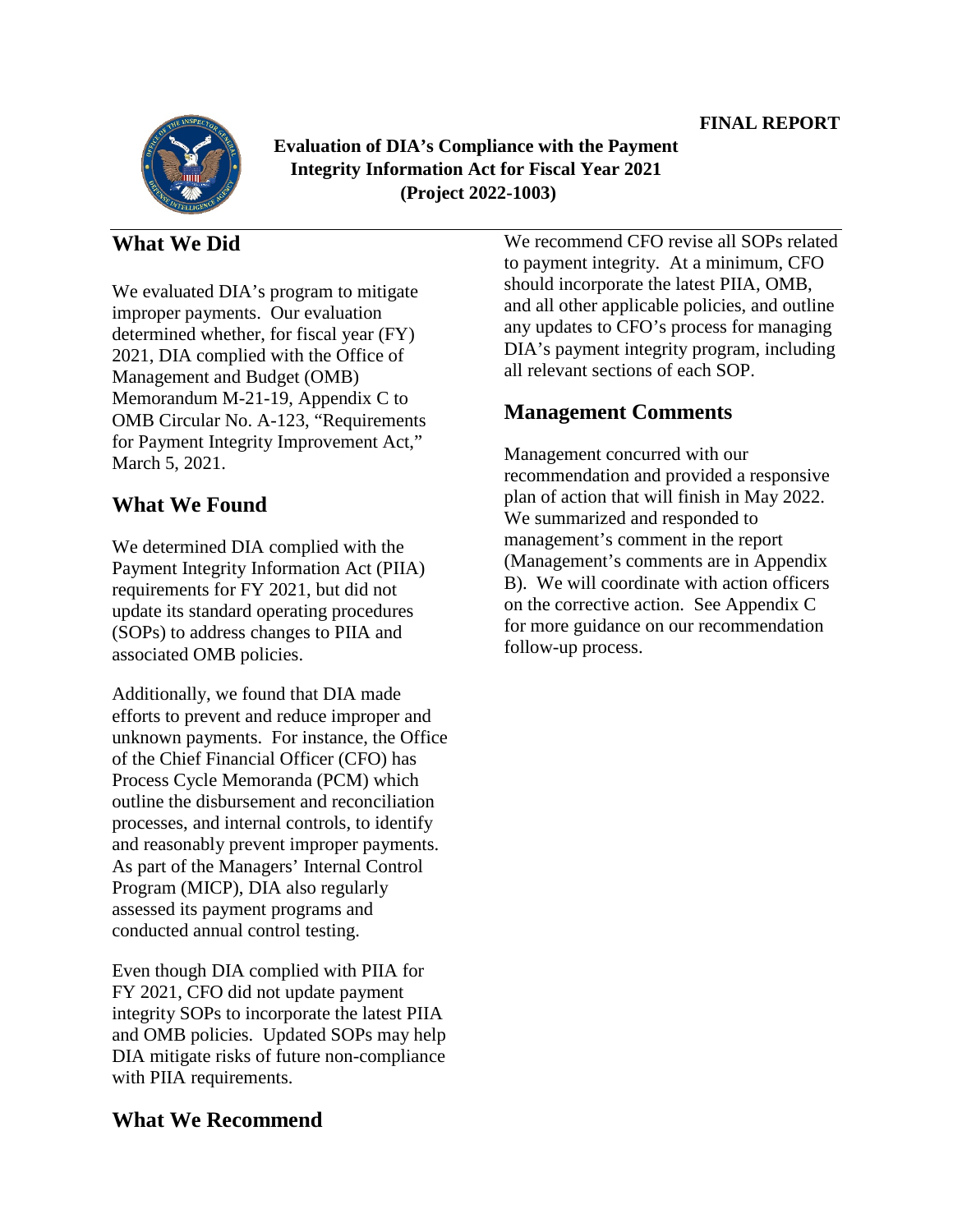#### **FINAL REPORT**

### **Table of Contents**

| Finding: DIA Complied with PIIA Requirements for FY 2021 but should Update Its             |  |
|--------------------------------------------------------------------------------------------|--|
|                                                                                            |  |
|                                                                                            |  |
| <b>Other Matter of Interest: DIA's Risk Assessment Considered and Incorporated Unknown</b> |  |
|                                                                                            |  |
|                                                                                            |  |
| Appendix C. Guidance for Providing Management Comments to the Draft Report and             |  |
|                                                                                            |  |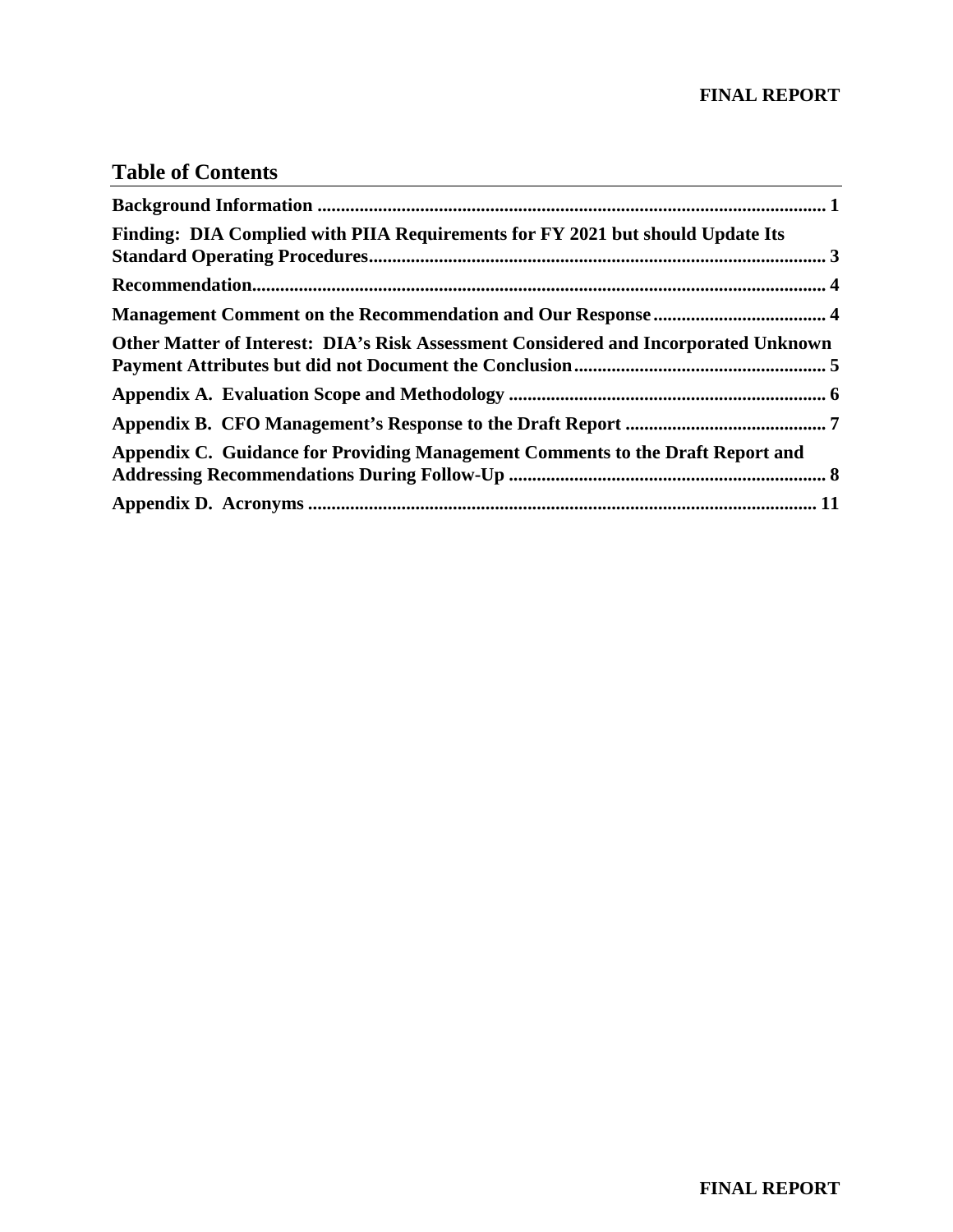#### <span id="page-7-0"></span>**Background Information**

OMB M-21-19, Appendix C to OMB Circular No. A-123, "Requirements for Payment Integrity Improvement," provides the policy on how agencies should implement their improper payment programs. This includes how to determine whether a program is susceptible to improper and unknown payments, identification of corrective actions and reduction targets, and how agencies are to report improper payment information to the President and Congress. Additionally, OMB Circular No. A-136, "Financial Reporting Requirements," specifies the information that agencies with programs susceptible to significant improper payments should include in their Agency Financial Reports (AFR).

The OMB requirements for payment integrity improvement are based on legislation. The Payment Integrity Information Act of 2019 revoked previous statutes and now requires Agencies to assess unknown payments in addition to improper payments. Additionally, it requires Agencies to annually identify programs susceptible to significant improper and unknown payments, estimate improper payments, and report on actions to reduce improper payments.

An improper payment is any payment that should not have been made or that was made in an incorrect amount. An unknown payment is a payment that could be either proper or improper, but the Agency is unable to discern whether the payment was proper or improper as a result of insufficient or lack of documentation. Significant improper payments are defined as annual improper and unknown payments (i.e., the sum of monetary loss improper payments, non-monetary loss improper payments, and unknown payments) in the program exceeding:

- Both 1.5 percent of program outlays and \$10 million of all program or activity payments made during the FY reported, or
- \$100 million (regardless of the improper payment percentage of total program outlays).

CFO is responsible for maintaining and monitoring eight payment programs as follows:

- Civilian pay,
- Commercial Contract Vendor Pay,
- Commercial Non-Contract Pay,
- Employee Miscellaneous Compensation Pay,
- Employee Miscellaneous Reimbursement Pay,
- Government Purchase Card Pay,
- Grant Pay, and
- Travel Pay.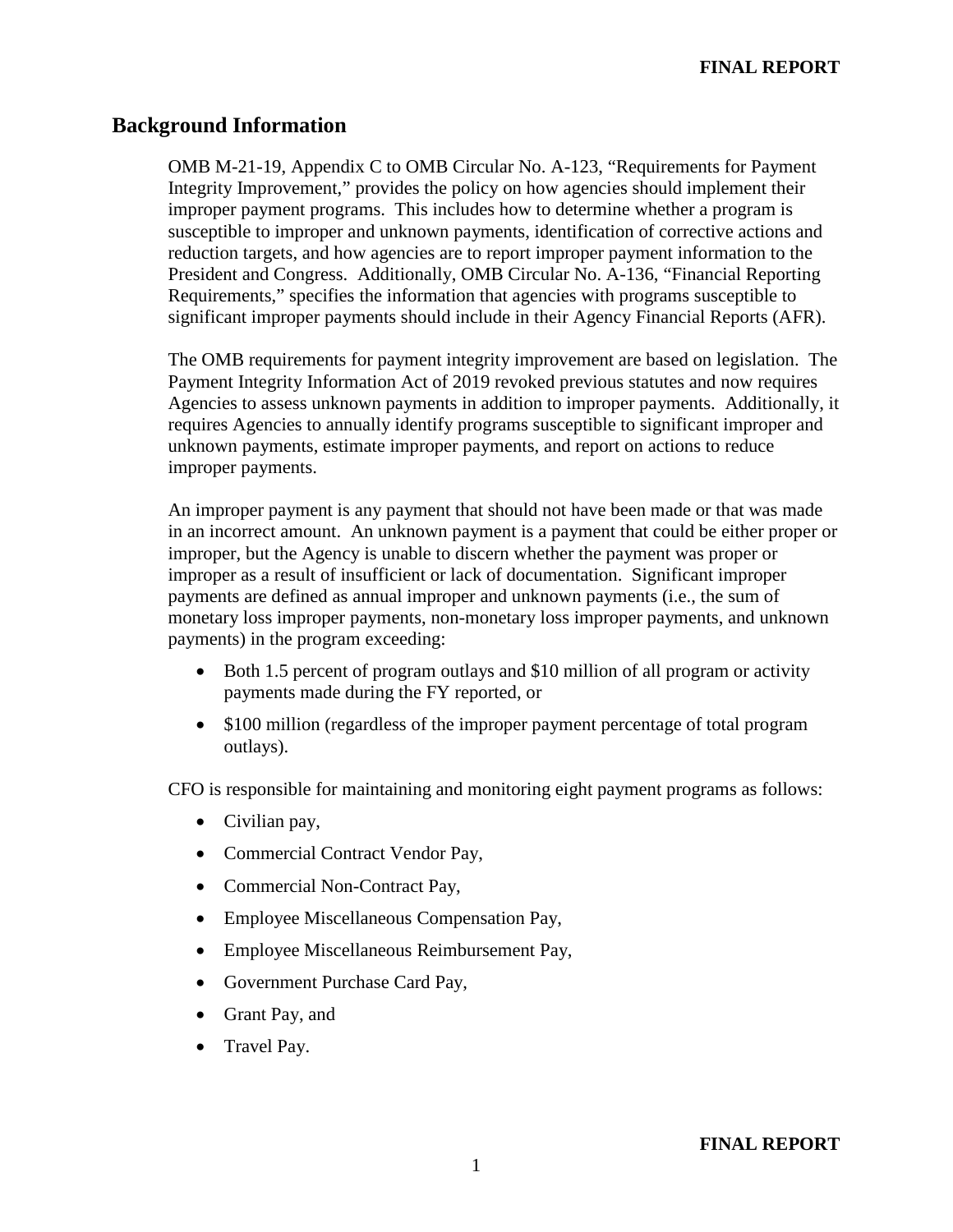In August 2020, DIA received relief from OMB for two payment programs: Commercial Contract Vendor Pay and Civilian Pay. This means that for a 3-year period starting in FY 2020, DIA is relieved from reporting annual improper payments information for those two payment programs. For DIA's remaining payment programs, they were required to do the following for FY 2021:

- Publish payment integrity information with the annual financial statement,
- Post the annual financial statement and accompanying materials on the Agency website,
- Conduct improper payment risk assessments for each program with annual outlays of greater than \$10 million at least once in the last three years, [1](#page-8-0)
- Adequately conclude whether the program is likely to make improper payments and unknown payments above or below the statutory threshold. If DIA has identified programs susceptible to significant improper payments, it must:
	- o Publish improper and unknown payment estimates for programs susceptible to significant improper payments in the accompanying materials to the annual financial statement,
	- o Publish corrective action plans for each program for which an estimate above the statutory threshold was published in the accompanying materials to the annual financial statement,
	- o Publish improper and unknown payment reduction targets for each program for which an estimate above the statutory threshold was published in the accompanying materials to the annual financial statement,
	- o Demonstrate improvements to payment integrity or reach a tolerable improper and unknown payment rate,
	- o Develop a plan to meet the improper and unknown payment reduction target, and
	- o Report an improper and unknown payment estimate of less than 10% for each program for which an estimate was published in the accompanying materials to the financial statement.

We conducted this evaluation in accordance with the Council of the Inspectors General on Integrity and Efficiency, "Quality Standards for Inspection and Evaluation." See Appendix A for a more detailed description of the evaluation scope and methodology.

 $\overline{a}$ 

<span id="page-8-0"></span> $<sup>1</sup>$  Agencies are permitted to conduct risk assessments less frequently. For instance, programs that are deemed not</sup> susceptible to significant improper payments are only required to conduct risk assessments once every 3 years, unless there is a significant change in legislation, a significant increase in its funding level, or both. For details, see Appendix C to OMB Circular A-123, II. Phases of Assessments, 2. a) Conducting an off-cycle improper payment risk assessment, pdf pg. 16/79.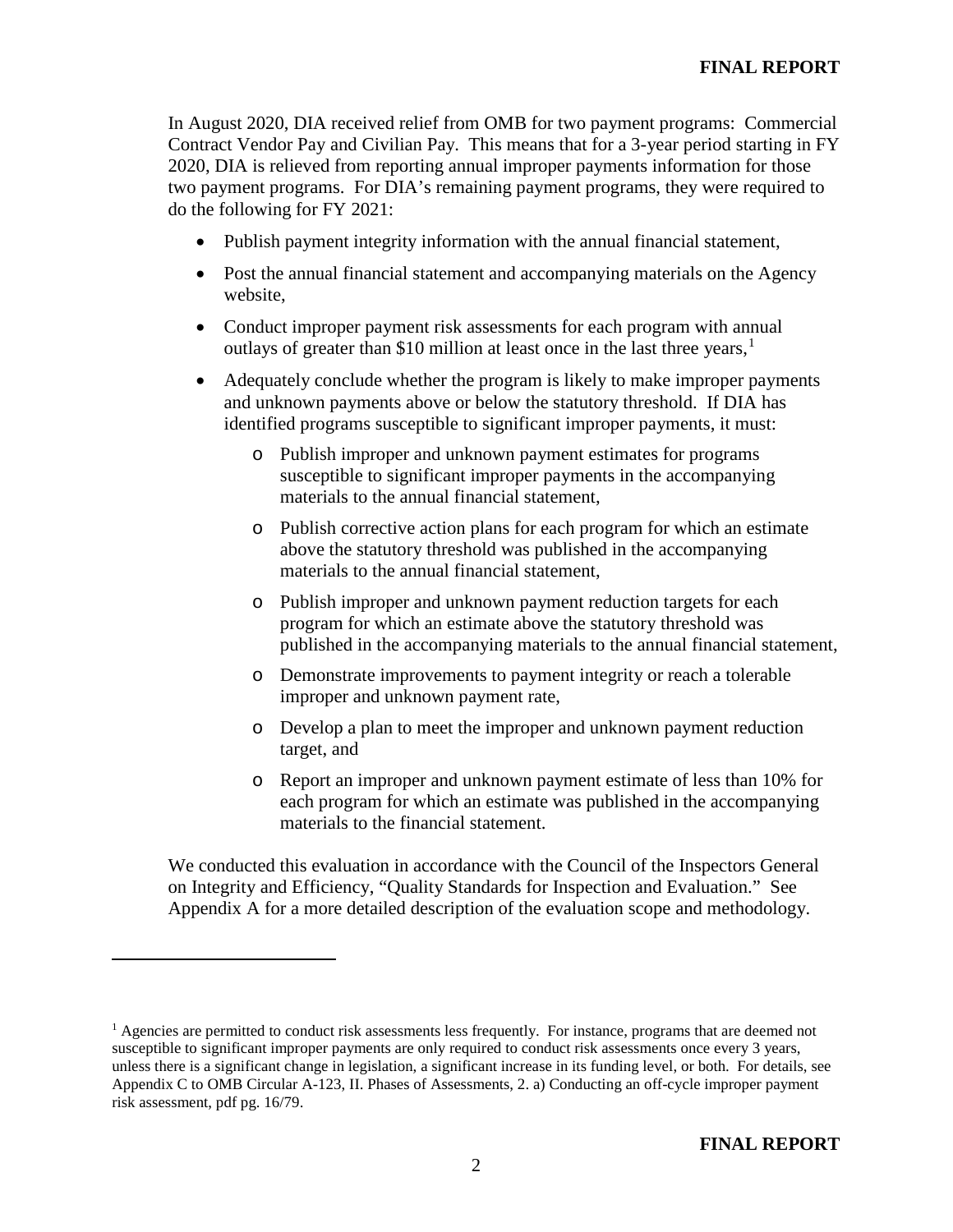#### <span id="page-9-0"></span>**Finding: DIA Complied with PIIA Requirements for FY 2021 but should Update Its Standard Operating Procedures**

DIA complied with PIIA requirements for FY 2021, but did not revise its payment integrity SOPs to incorporate the latest changes to PIIA and OMB policies. Updated SOPs may help DIA mitigate risks of future non-compliance with PIIA requirements. That said, the following table outlines how DIA's payment programs were compliant with PIIA requirements for FY 2021.

| No.            | <b>PIIA Compliance Requirements</b>                                                                                                                                                                                          | <b>Results</b>   |
|----------------|------------------------------------------------------------------------------------------------------------------------------------------------------------------------------------------------------------------------------|------------------|
| 1a             | Published payment integrity information with the annual financial statement.                                                                                                                                                 | Compliant        |
| 1 <sub>b</sub> | Posted the annual financial statement and accompanying materials on the<br>Agency website.                                                                                                                                   | Compliant        |
|                | 2a Conducted improper payment risk assessments for each program with annual<br>outlays of greater than 10 million dollars at least once in the last three years.                                                             | Compliant        |
| 2 <sub>b</sub> | Adequately concluded whether the program is likely to make improper<br>payments and unknown payments above or below the statutory threshold.                                                                                 | Compliant        |
| 3              | Published improper payment and unknown payment estimates for programs<br>susceptible to significant improper payments in the accompanying materials to<br>the annual financial statement.                                    | $N/A^2$          |
| $\overline{4}$ | Published corrective action plans for each program for which an estimate above<br>the statutory threshold was published in the accompanying materials to the<br>annual financial statement.                                  | $N/A^2$          |
|                | 5a Published improper payment and unknown payment reduction target for each<br>program for which an estimate above the statutory threshold was published in<br>the accompanying materials to the annual financial statement. | N/A <sup>2</sup> |
| 5 <sub>b</sub> | Has demonstrated improvements to payment integrity or reached a tolerable<br>improper payment and unknown payment rate.                                                                                                      | N/A <sup>2</sup> |
| 5c             | Has developed a plan to meet the improper payment and unknown payment<br>reduction target.                                                                                                                                   | N/A <sup>2</sup> |
| 6              | Reported an improper payment and unknown payment estimate of less than 10%<br>for each program for which an estimate was published in the accompanying<br>materials to the financial statement.                              | N/A <sup>2</sup> |

 $\overline{a}$ 

<span id="page-9-1"></span><sup>&</sup>lt;sup>2</sup> Based on testing conducted as part of the risk assessment procedures, DIA determined none of its payment programs are susceptible to significant improper payments. Additionally, DIA obtained reporting relief for its Commercial and Civilian pay programs from OMB. As such, PIIA requirements  $3 - 6$  were not applicable (N/A).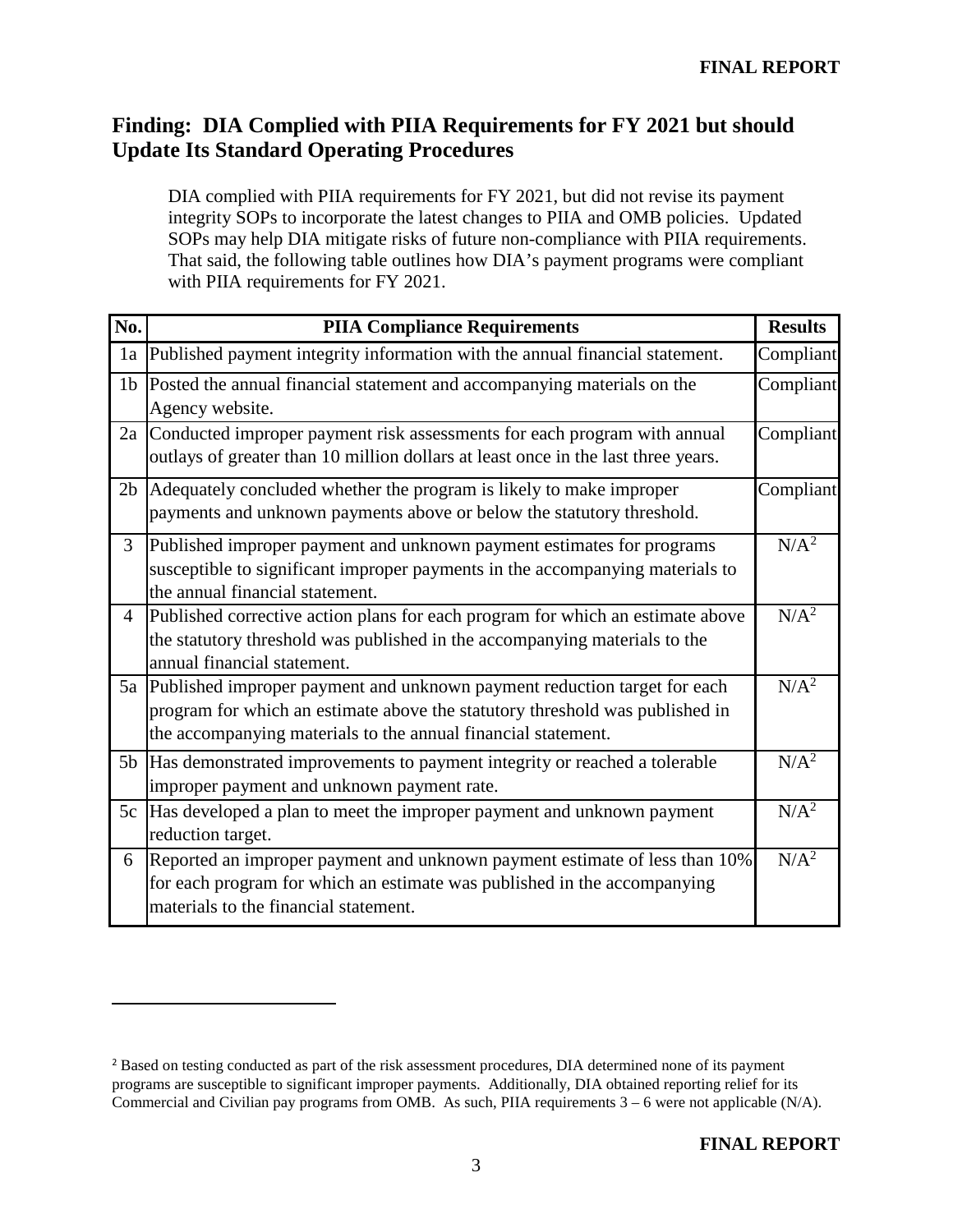Additionally, DIA made efforts to prevent and reduce improper and unknown payments. For instance, CFO has PCM which outline disbursement processes, reconciliation processes, and internal controls to identify and reasonably prevent improper payments. As part of the MICP, DIA regularly assessed its payment programs and conducted annual control testing.

CFO also evaluated its payment programs that disbursed \$1 million or more annually to determine whether payment recovery audits were cost effective. Recovery audits analyze a payment program's accounting and financial records, supporting documentation, and other pertinent information to identify overpayments. [3](#page-10-2) During FY 2021, CFO assessed DIA's payment programs and determined recovery audits were not cost effective to the Agency.

While DIA met PIIA requirements for FY 2021 and made efforts to prevent and reduce improper and unknown payments, it did not update its SOPs to incorporate changes to PIIA and OMB policies, which were revised in FY 2020 and 2021, respectively. DIA's payment integrity SOPs currently reference payment integrity policies, which were repealed. Additionally, based on interviews conducted during the evaluation, DIA is using a risk assessment method, which is not documented within the SOPs. Accordingly, we made the following recommendation.

#### <span id="page-10-0"></span>**Recommendation**

 $\overline{a}$ 

#### **We recommend that CFO, within 180 days of the final report:**

1. Revise all standard operating procedures related to payment integrity. At a minimum, the Office of the Chief Financial Officer should incorporate the latest Payment Integrity Information Act, Office of Management and Budget, and all other applicable policies, and outline any updates to Chief Financial Officer's process for managing DIA's payment integrity program, including all relevant sections of each standard operating procedure.

#### <span id="page-10-1"></span>**Management Comment on the Recommendation and Our Response**

CFO concurred with the recommendation and included responsive plan of action and milestones based upon the comments in Appendix B. We will validate the corrective actions taken during our follow-up process.

<span id="page-10-2"></span><sup>3</sup> Appendix C to OMB Circular A-123, VIII. Appendix 1A: Definitions for Purposes of this Guidance, pdf pg. 72/79.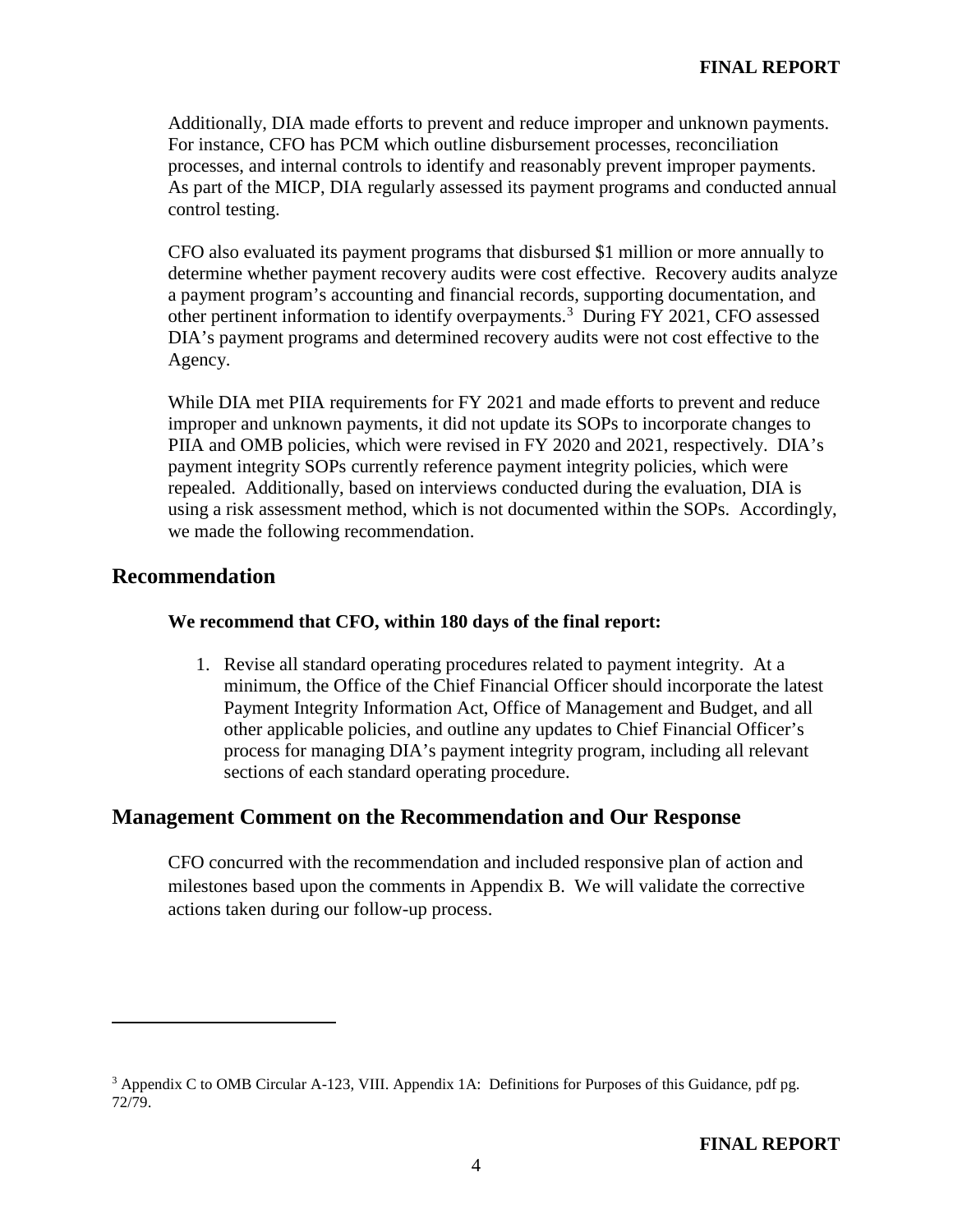#### <span id="page-11-0"></span>**Other Matter of Interest: DIA's Risk Assessment Considered and Incorporated Unknown Payment Attributes but did not Document the Conclusion**

During the evaluation, we identified that DIA's risk assessment did not document a conclusion for unknown payments, even though CFO tested for these types of payments. Management should consider this matter since it is relevant for future year PIIA risk assessment procedures, documentation, and compliance status.

In particular, we reviewed 26 of 125 samples CFO tested for the Commercial Non-Vendor Pay program as part of the Agency's risk assessment testing required by OMB policy. We confirmed attributes were tested and concluded improper and unknown payments were assessed. Additionally, we confirmed samples tested were supported and did not result in unknown payments. However, CFO did not document the conclusion related to unknown payments within the risk assessment summary document.

Number 2b of Appendix C to OMB Circular A-123 requires agencies to adequately conclude whether the program is likely to make improper and unknown payments above or below the statutory threshold. As such, CFO should clearly document the unknown payment conclusion within the risk assessment summary.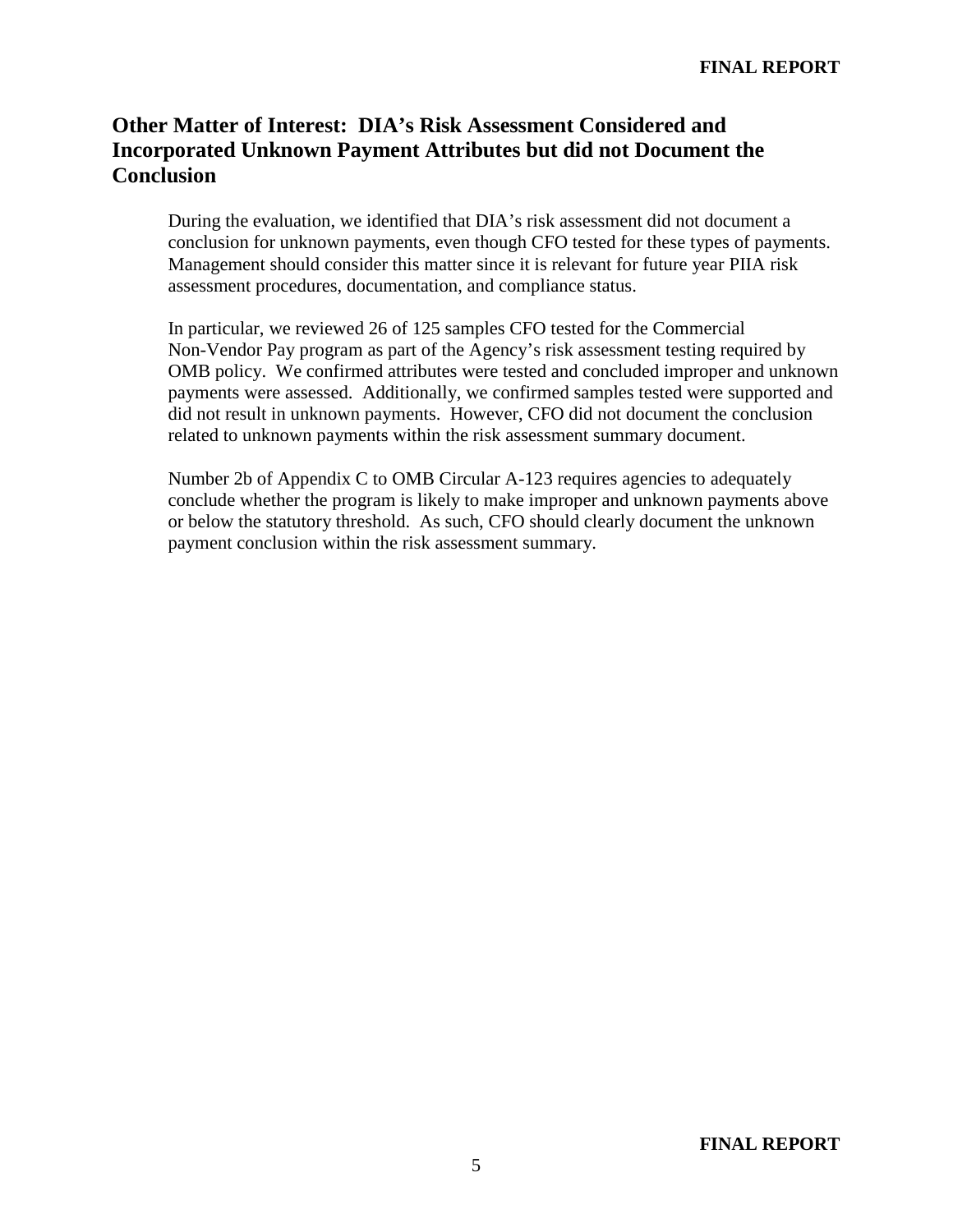#### <span id="page-12-0"></span>**Appendix A. Evaluation Scope and Methodology**

We conducted this evaluation in accordance with the Council of the Inspectors General on Integrity and Efficiency, "Quality Standards for Inspection and Evaluation." The objective of our evaluation was to determine whether, for fiscal year (FY) 2021, DIA complied with the Office of Management and Budget (OMB) Memorandum M-21-19, Appendix C to Circular No. A-123, "Requirements for Payment Integrity Improvement," March 5, 2021.

We conducted this evaluation from November 2021 to May 2022. To accomplish our objective, we:

- Interviewed personnel within the Office of the Chief Financial Officer (CFO) to gain an understanding of the Payment Integrity Information Act (PIIA) compliance and the reporting process being followed.
- Reviewed data and documentation used to support the Payment Integrity section reported in the Agency Financial Report (AFR).
- Reviewed DIA's FY 2021 AFR to determine whether DIA followed reporting requirements set forth in OMB Circular No. A-136.
- Sampled a program for which DIA conducted a risk assessment and determined whether the assessment was completed in accordance with Appendix C to OMB Circular A-123. As part of this procedure, we selected the risk assessment for one DIA program and reviewed all supporting details to determine whether the risk assessment and conclusion was reasonable.
- Reviewed 26 Commercial Non-Vendor Pay program samples to determine whether CFO's conclusions were in line with PIIA and OMB policies.
- Evaluated DIA's efforts in detecting and reducing improper payments.

#### **Related Oversight**

Report No. 2020-1006, "Evaluation of DIA's Implementation of Coronavirus Aid, Relief, and Economic Security Act, Section 3610," issued March 24, 2021.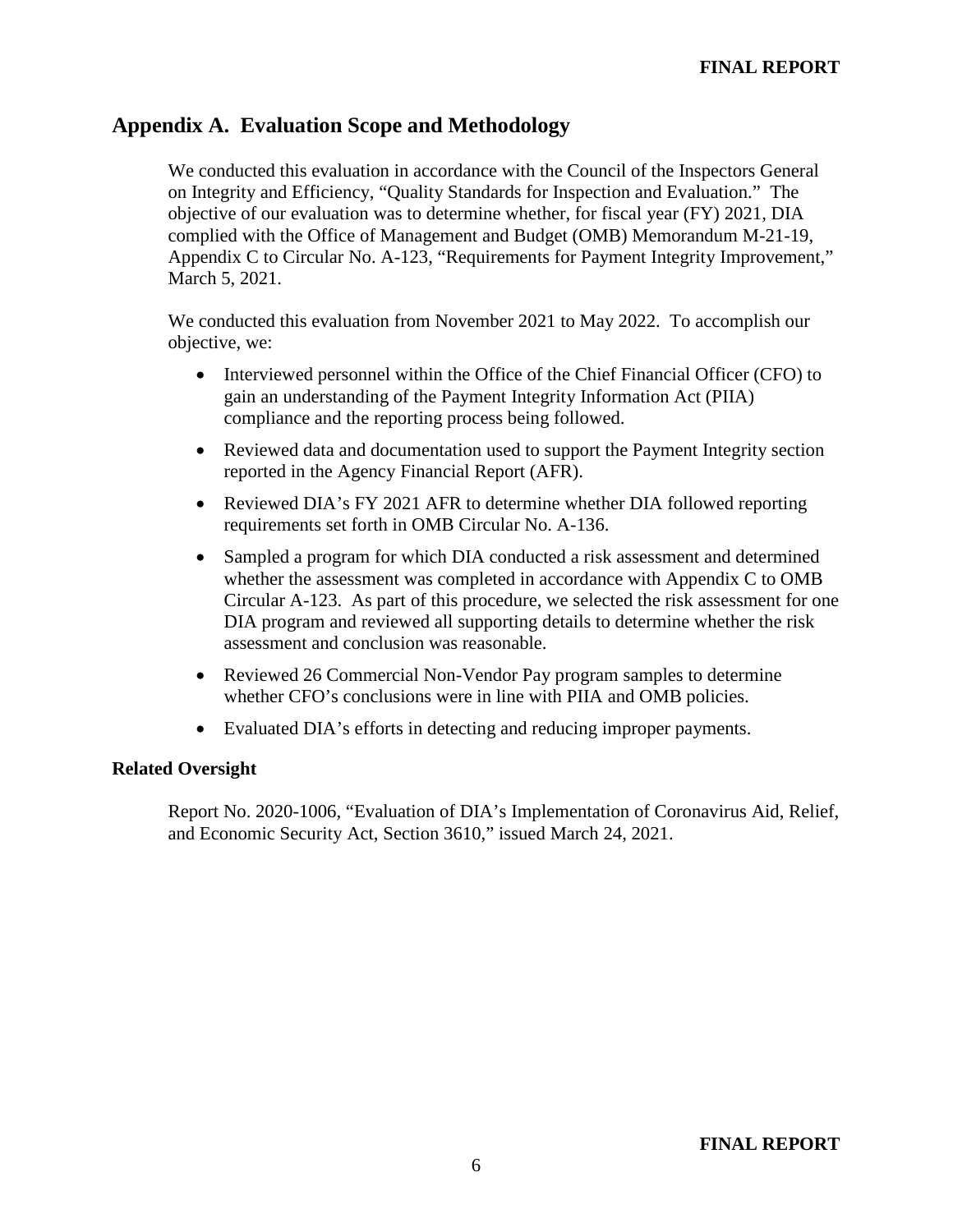#### Appendix B. CFO Management's Response to the Draft Report

DEFENSE INTELLIGENCE AGENCY official memo U-22-0055 CFO

DATE: April 7, 2022

 $\overline{2}$ 

TO: Office of the Inspector General

FROM: Office of the Chief Financial Officer

SUBJECT: Office of the Chief Financial Officer Response to Draft Evaluation Report 2022-1003, Evaluation of DIA's Compliance with the Payment Integrity Information Act for Fiscal Year 2021

REF: Draft Evaluation Report 2022-1003, Evaluation of DIA's Compliance with the Payments Integrity Information Act for Fiscal Year 2021

1. After review of the draft Evaluation Report 2022-1003, "Evaluation of DIA's Compliance with the Payment Integrity Information Act for FY 2021" the office of the Chief Financial Officer (CFO) concurs with the finding and recommendation. CFO will review pertinent laws and regulations, to include the Payment Integrity Information Act (PHA) and Office of Management and Budget guidance, and incorporate requirements into the PHA standard operating procedures. CFO started to identify the requirements to revise the SOP. CFO will complete updating the SOP by May 2022.

> Fisher Jodie A Jodie A d624468 Date: 2022.04.07 d624468 12:10:35 -04'00" Jodie A. Fisher Deputy Chief Financial Officer

Digitally signed by

Fisher

**FINAL REPORT**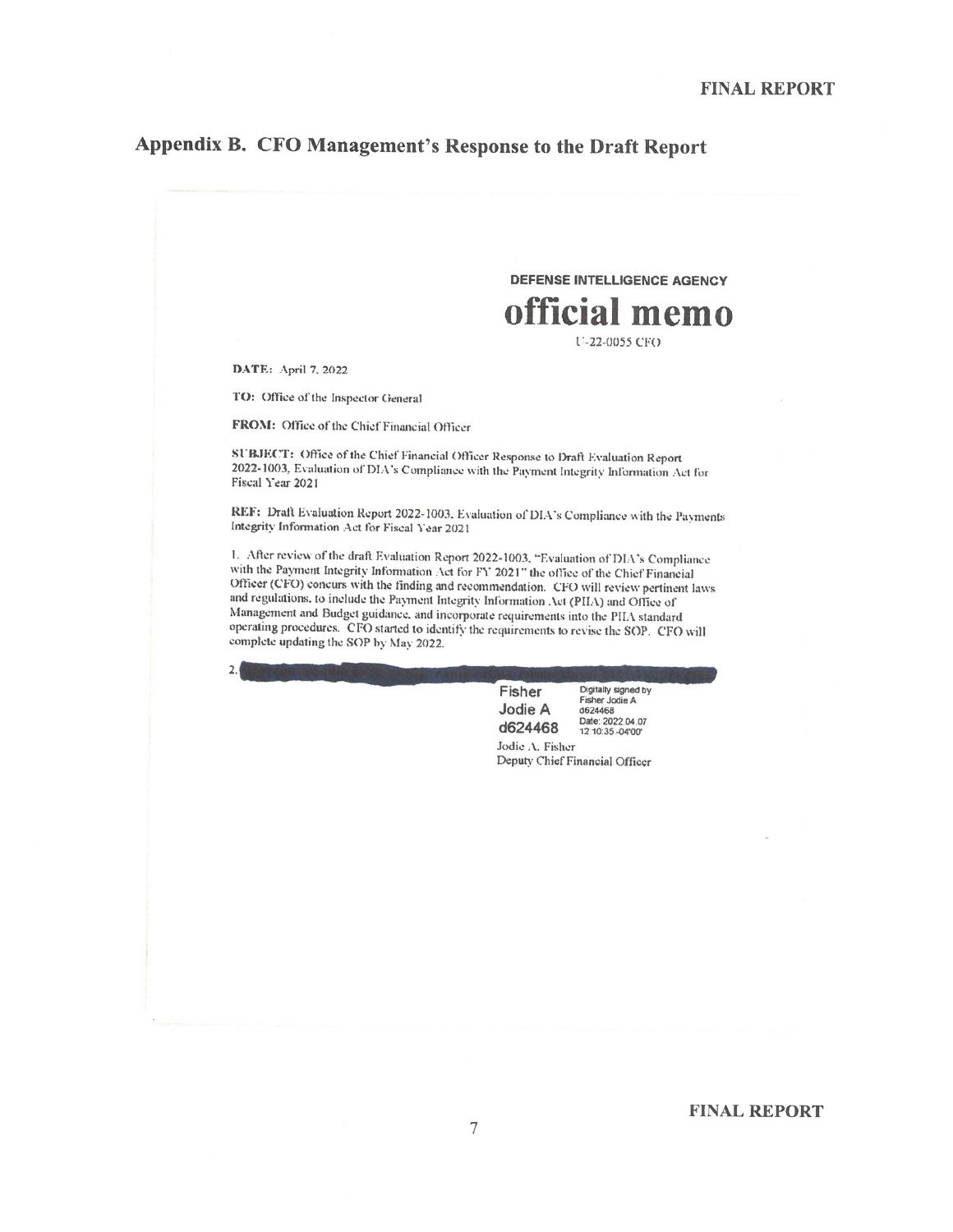#### <span id="page-14-0"></span>**Appendix C. Guidance for Providing Management Comments to the Draft Report and Addressing Recommendations During Follow-Up**

This appendix is designed to help management better understand its responsibilities and actions required to respond to draft reports, as well as how to implement and close recommendations during the follow-up process. Management's role in this process is to respond to findings, conclusions, and each recommendation directed to them. Management also owns any corrective action required for implementing and meeting the intent of the recommendations. The Office of the Inspector General's (OIG) role in this process is to close recommendations when management's actions meet the intent of the recommendations, or if DIA's Chief of Staff communicates to OIG that the Agency no longer agrees to complete a recommendation.

#### **Providing Management Comments to Draft Reports**

Management on the "To" line of a draft report must prepare a memorandum, signed by the director, office, or center head (or their deputy), usually within 30 days of draft report issuance. The memorandum shall identify concurrence or non-concurrence with each recommendation that management is responsible for, including an explanation of its position with support if they disagree with our recommendation. At management's discretion, responses may also present management's position on the report findings and conclusions. If management disagrees with a finding or conclusion, they must provide support for their position. To ensure transparency, OIG will include management's full comments (including both concurrence and non-concurrence) in the final report.

#### **Concurrence or Partial Concurrence with the Report and Recommendations**

Concurrence means that management agrees with the recommendation's intent. However, management may partially concur if it agrees with the recommendation's intent, but proposes an alternate approach to address a finding. In either situation, the response should include:

- Corrective action plans for each recommendation;
- Proposed completion timeframes for each recommendation; and
- Contact information for the action officer responsible for implementation.

The format for corrective action plans is within management's discretion. However, each corrective action plan should define how management will meet the recommendation's intent, and include the point of contact and milestones for completion. If management's response does not include a completion timeframe for a recommendation, the final report will use 180 days as the completion timeframe.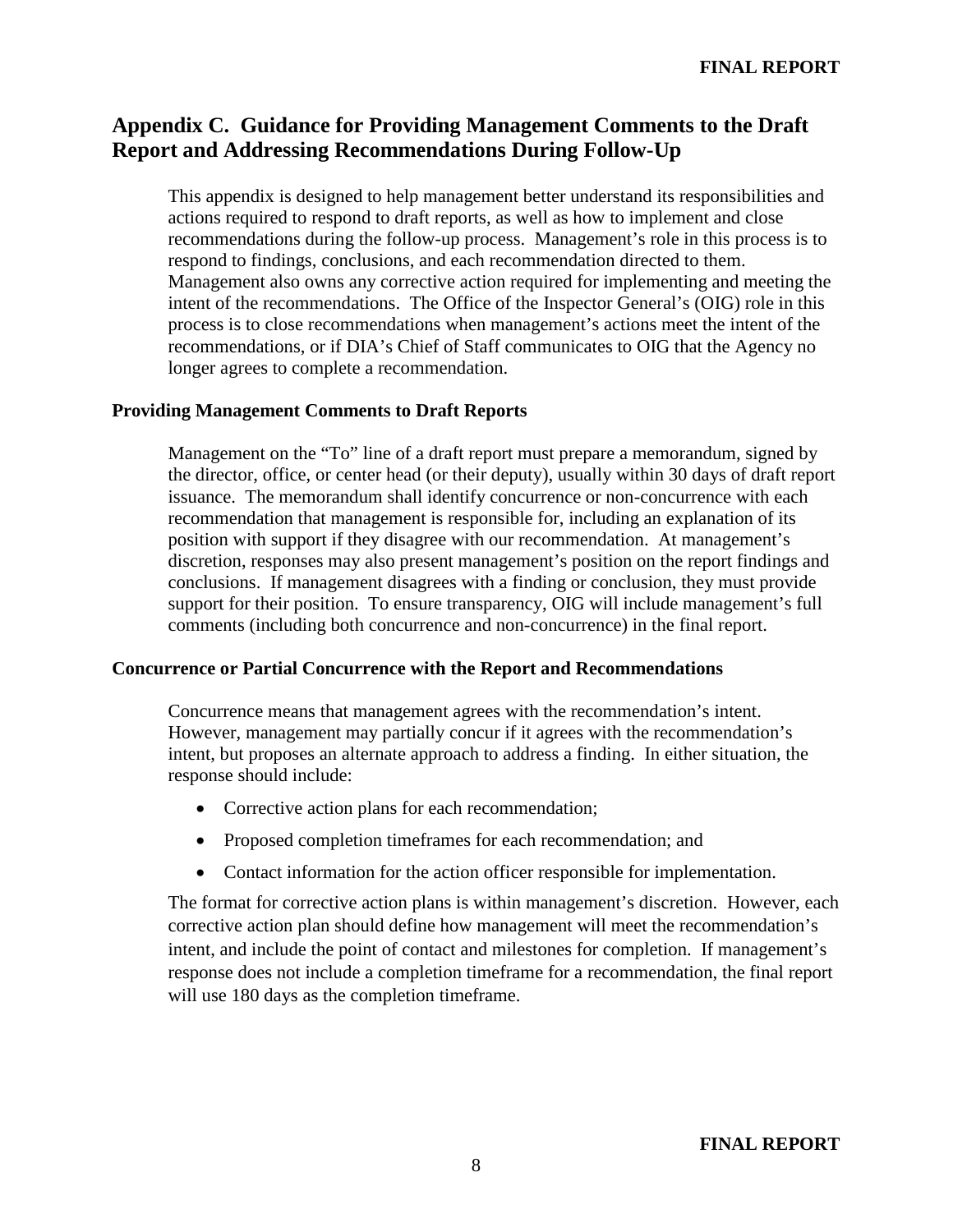#### **Nonconcurrence with the Report and Recommendations**

If management does not concur with a recommendation's intent or notes in its comments that it disagrees with a finding, the response should include an explanation and support for why it does not concur. OIG will evaluate the response. If OIG agrees, it will update the report and/or recommendation to align with management's position. Alternatively, OIG may request additional comments if management:

- Concurrence or non-concurrence on the recommendation is not explicitly stated;
- Corrective action plan for the recommendation is missing or is insufficient; or
- Justification for non-concurrence is insufficient.

#### **Managing the Follow-Up Process**

After issuing the final report, OIG will follow-up to validate that management is addressing the recommendations that it agreed to in their comments. The follow-up process starts when management receives a copy of OIG's final report, which will be followed with a formal task. Generally, OIG will not revise timelines for completion of corrective actions; however, management may establish and revise its own internal timelines and is ultimately responsible for implementing recommendations. This includes:

- Designing and implementing the corrective actions; and
- Communicating to OIG when management believes corrective actions have addressed the recommendations.

After issuing the final report, the OIG follow-up team conducts follow-up on an as-needed basis, at least monthly, to discuss status and receive evidence that management has fully addressed recommendations. Follow-up communication can take different forms, including meetings, emails, or other methods established by management. To meet professional standards, the OIG follow-up team cannot direct management on how to address a recommendation; however, OIG can help clarify the recommendations' intent.

To request closure of a recommendation, management must provide documentation that shows the recommendation's intent has been met. There is no set format for the request, but it should include:

- Evidence that management performed the corrective action;
- Explanation for why management believes the recommendation's intent has been met; and
- Documentation of Directorate/Office/Center leadership awareness of actions taken to request closure, which could be demonstrated by copying them on an email requesting closure, having them sign a formal memorandum requesting closure, or other methods at management's discretion.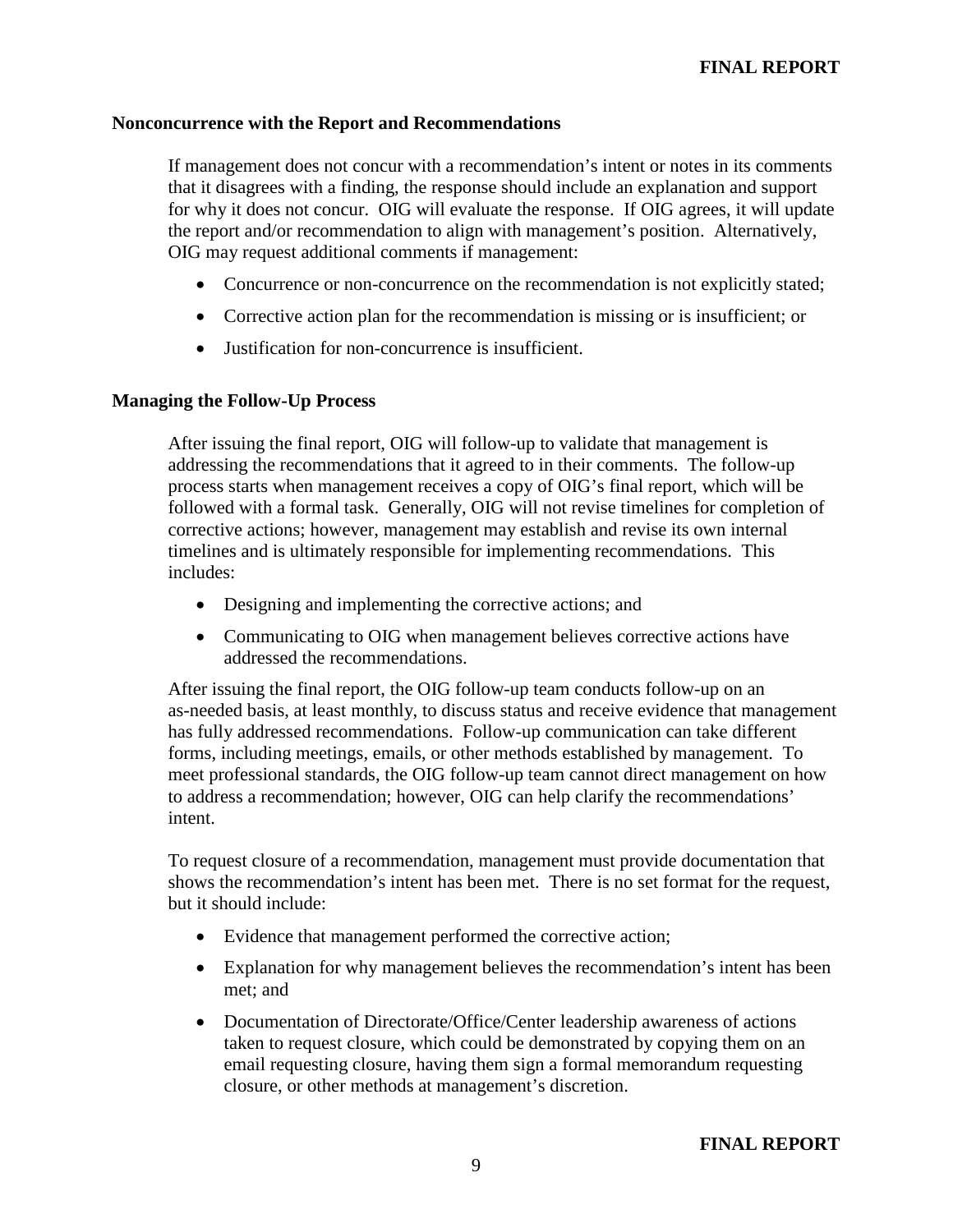The OIG follow-up team reviews management's support within 30 days of receipt and makes a determination. Based on their determination, OIG does the following:

- If action met the recommendation's intent, the OIG follow-up team will obtain concurrence from OIG leadership and close the recommendation.
- If action has not sufficiently met the recommendation's intent, the OIG follow-up team will notify and clarify, as needed, any components of the recommendation that were not met.

If management no longer agrees with a recommendation, the DIA Chief of Staff, who is the Agency's primary follow-up official, must submit or endorse a memo specifically stating the change to non-concurrence and an explanation of why. After receiving the memo, OIG will close the recommendation. However, if OIG significantly disagrees with management's decision to close the recommendation, it is required to communicate the circumstances to Congress in the next Semiannual Report, which the DIA Director distributes.

Once all recommendations for a specific project are closed, OIG will issue a project closure memorandum to Directorate/Office/Center leadership responsible for the recommendations, copying the Director, Deputy Director, Chief of Staff, the Office of General Counsel, and the Office of Information Management and Compliance.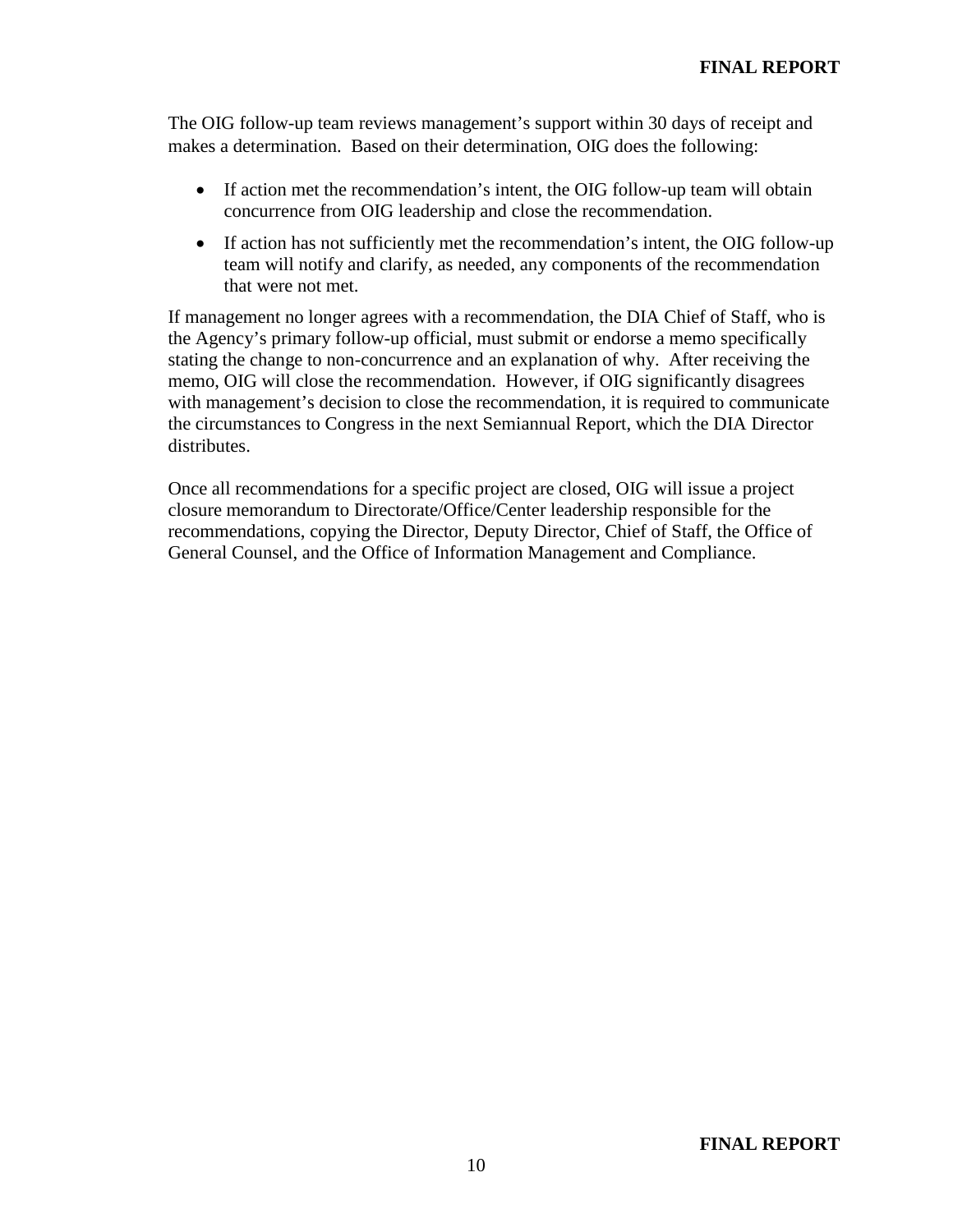#### **FINAL REPORT**

### <span id="page-17-0"></span>**Appendix D. Acronyms**

| AFR          | <b>Agency Financial Report</b>                 |
|--------------|------------------------------------------------|
| <b>CARES</b> | Coronavirus Aid, Relief, and Economic Security |
| <b>CFO</b>   | <b>Chief Financial Officer</b>                 |
| <b>DARTS</b> | DIA Administrative Requirements Tasking System |
| <b>DIA</b>   | Defense Intelligence Agency                    |
| <b>DOD</b>   | Department of Defense                          |
| FY.          | <b>Fiscal Year</b>                             |
| <b>MICP</b>  | Managers' Internal Control Program             |
| <b>OIG</b>   | Office of the Inspector General                |
| <b>OMB</b>   | Office of Management and Budget                |
| <b>PCM</b>   | Process Cycle Memoranda                        |
| <b>PIIA</b>  | Payment Integrity Information Act              |
| <b>SOP</b>   | <b>Standard Operating Procedure</b>            |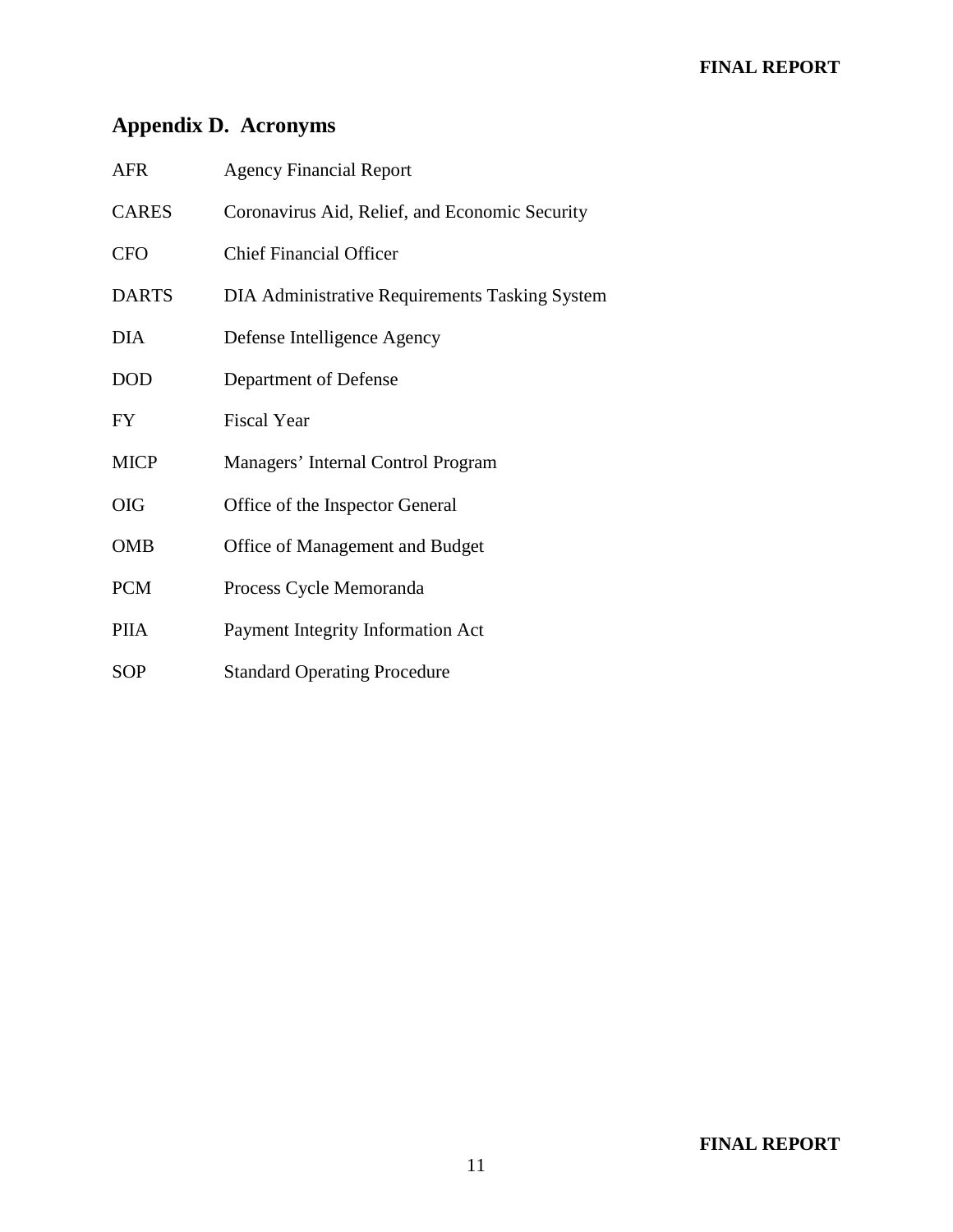

# **REPORT FRAUD, WASTE, and ABUSE**

### **Contact**

### The Office of the Inspector General

### **HOTLINE**

 $(202)$  231-1000



**Defense Intelligence Agency ATTN: OIG** 7400 Pentagon **Washington, DC 20301-7400**